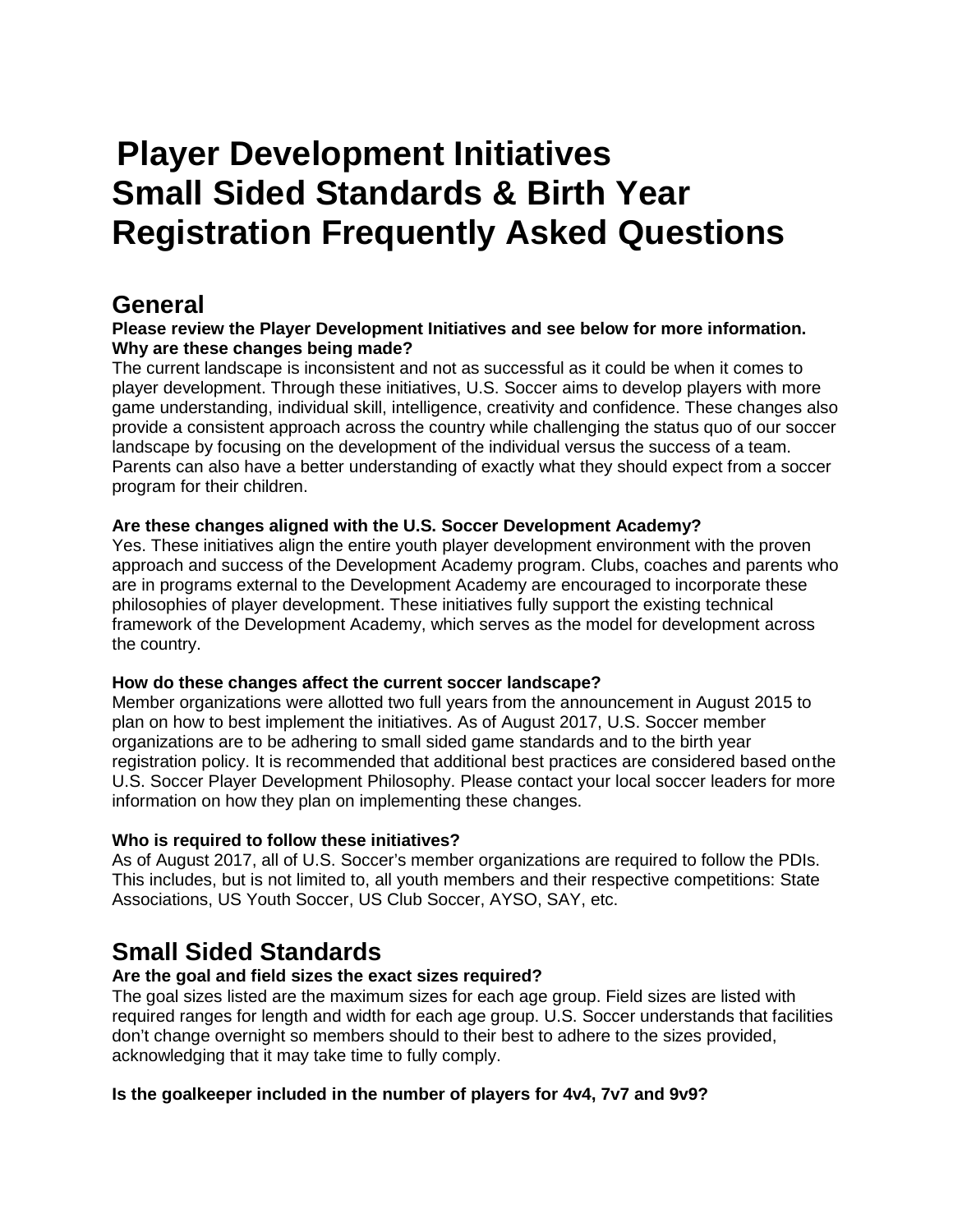The 4v4 game model does not include goalkeepers. The 7v7 model is 6 field players and 1 goalkeeper per team, and the 9v9 model is 8 field players and 1 goalkeeper per team.

#### **What is the purpose of including quarters and thirds at certain age groups instead of halves?**

The transition from 4 periods (quarters) to 3 periods to 2 periods provides a gradual evolution to the full game from the physical and cognitive development perspectives of the player. The multiple intervals also provide increased opportunities for a coach to manage substitutions and to guide players in a more controlled environment during the break in play. This should also reduce over-coaching during the periods of play.

#### **Are the build out lines mandatory for 7v7 play?**

Yes. The build out lines are required for 7v7 play at the U-9 and U-10 age groups. The build out line is used to promote playing the ball out of the back in an unpressured setting.

#### **Are the formations listed required for 7v7 and 9v9 play?**

The formations shown in the presentation are recommended, but not mandated. For the 7v7 game model, the recommended formations are 1-2-3-1 or 1-3-2-1. For the 9v9 game model, the recommended formations are 1-3-2-3 or 1-3-3-2.

#### **When does offside come into effect?**

Playing with offside begins at the U-9 age group, along with the 7v7 game model.

#### **Are there mandates or standards at age groups U-14 and older?**

Not yet. U.S. Soccer is examining the Zone 2 environment and many of these potential changes would reflect the standards already established by the Development Academy. Additional Zone 1 player development initiatives are also being considered. For specific details regarding how U14-U19 is going to be managed with the birth year registration initiative, please contact your local member organization.

### **Birth Year Registration**

#### **Why is birth year registration going into effect for all levels of play and all age groups?**

Having players train and play according to their age and developmental stage supports the objectives of the small sided standards by focusing on the physiological and developmental needs of the player. This change is meant to better safeguard the development of youth players at all ages and levels.

#### **Why can't there be different standards for recreational and competitive teams?**

There is no universal definition of what separates recreational from competitive soccer. In addition to supporting the overall objectives of player development, U.S. Soccer believes that having separate registration systems based on undefined levels of play would create unnecessary confusion, and this would not provide a consistent approach across the soccer landscape. Players should also be provided the opportunity to develop to best of their abilities regardless of the level of play in which they are participating.

#### **Is my son or daughter still going to be able to play with his or her friends and classmates?**

The answer to this depends on a variety of factors, and one major consideration is how your club is making teams. Playing on a team with all of your friends isn't always a reality in the current environment. This is similar to not having all of your friends in the same class or classes at school. Another factor is that the age cutoff used for school registration varies across the country. This means that there are already a variety of unique player age and grade combinations. Participation in scholastic sports can also impact the composition of some teams, so clubs should plan accordingly for players leaving club soccer for school sports. The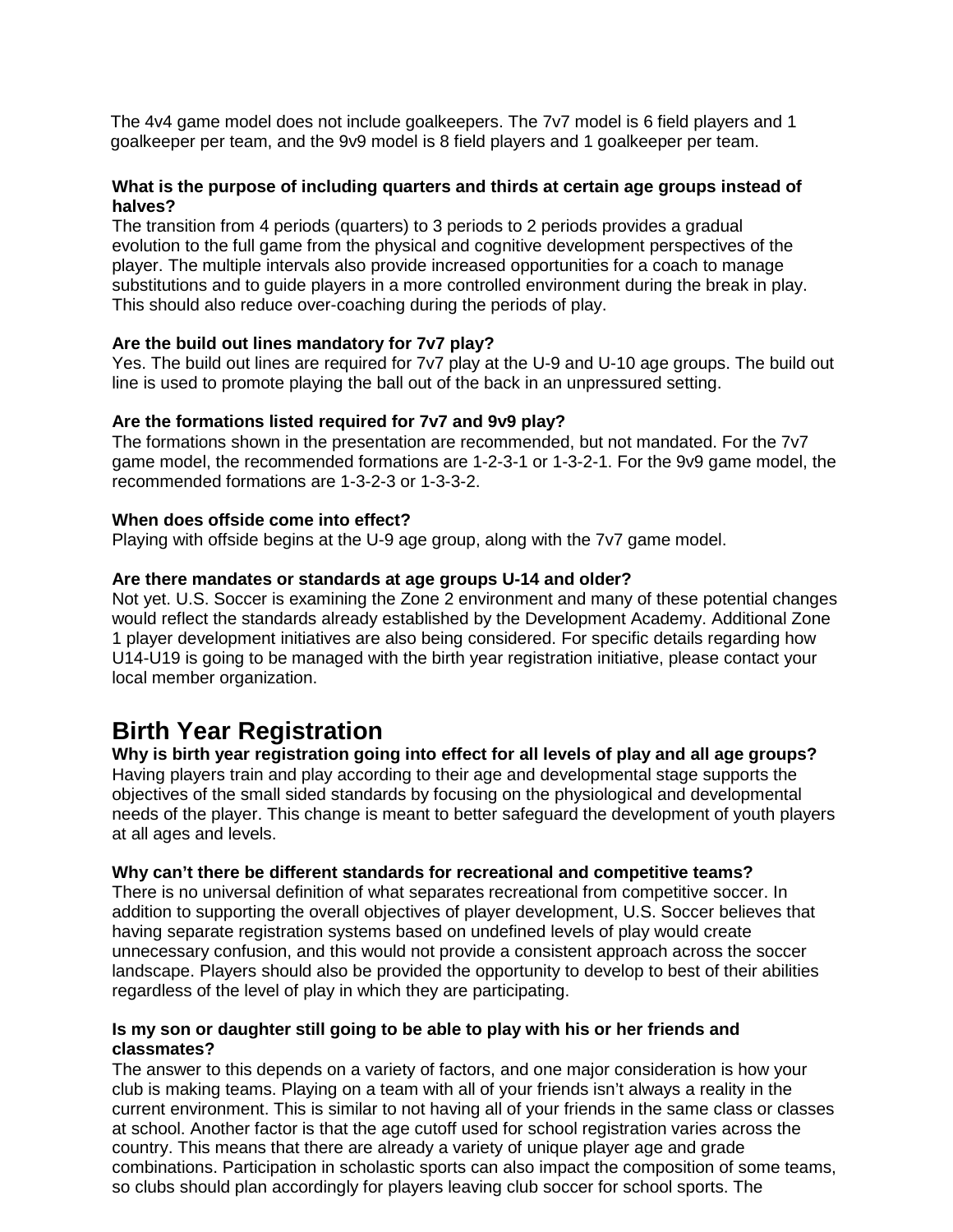placement of individual players on specific teams will remain a function of the local club and league to help find the players the best possible environment for their development.

#### **Don't you realize that you're breaking up my existing team?**

U.S. Soccer recognizes that making these changes can impact existing teams in the short term. However, players joining and leaving teams is something that already happens regularly throughout country. There are a variety of factors that require teams to evolve and adapt including player maturity rates, moving away, focusing on new interests or their soccer abilities differentiating from their peers. Again, both small sided standards and birth year registration support the development of the individual player as a priority over a team success.

#### **How can teams continue to be registered together?**

Players still have the ability to "play up" with older teammates. In addition to being on a team with their peers, "playing up" can also allow players to compete in a more challenging environment, which can aid in their future development.

#### **Will a player miss any time playing soccer due to the change to birth year registration?**

No. Players will have the ability to play with their birth year team, or "play up" with teams in older birth years.

#### **What is "playing up" and are players able to "play down"?**

Players have the ability to "play up" with teammates at older age groups, based on birth year. Players are not permitted to "play down" with teammates at younger age groups, based on birth year.

#### **What is "relative age effect"?**

Relative age effect (RAE) refers to the selection bias towards players born earlier in the calendar year. Registering players according to birth year will help everyone understand and better identify the potential for bias. Birth year registration is not intended or expected to eliminate relative age effect.

#### **How does this change fix "relative age effect"?**

The player development initiatives do not claim to fix this issue. However, having players grouped by birth year does make it easier to understand for parents and coaches.

#### **How do I determine the birth year used for a competition?**

Birth year registration should be based on the year in which the season ends. For example, if a season begins in the fall of 2017 and ends in the summer of 2018 (ex: 2017-18 season), the players would be registered based on their age in the year 2018. Competitions that take place in a single year (ex: fall of 2018 only) should use that year to determine birth year. To simplify determining the age group, just subtract the birth year from the year the season ends. Year Season Ends – Birth Year = Age Group:

- $\cdot$  2017-18 2003 = U15
- $\cdot$  2022-23 2016 = U7
- $\cdot$  2018 2012 = U6

Please refer to the Birth Year and Season Matrix for more detailed information.

#### **What are some practical approaches to help manage the team environment?**

Embrace the diminished role of the team concept at younger ages and have players participate as a pool of players. One method is to try using mixed age groups for teams based on the small sided standards. An example of this would be a U11/12 team instead of separate U11 and U12 teams. For younger ages, you could create teams based on the first and last six months of the year so that players are organized Jan. to June and July to Dec. Offering multiple teams per birth year can help diminish the effects of RAE and assist with managing scholastic sport